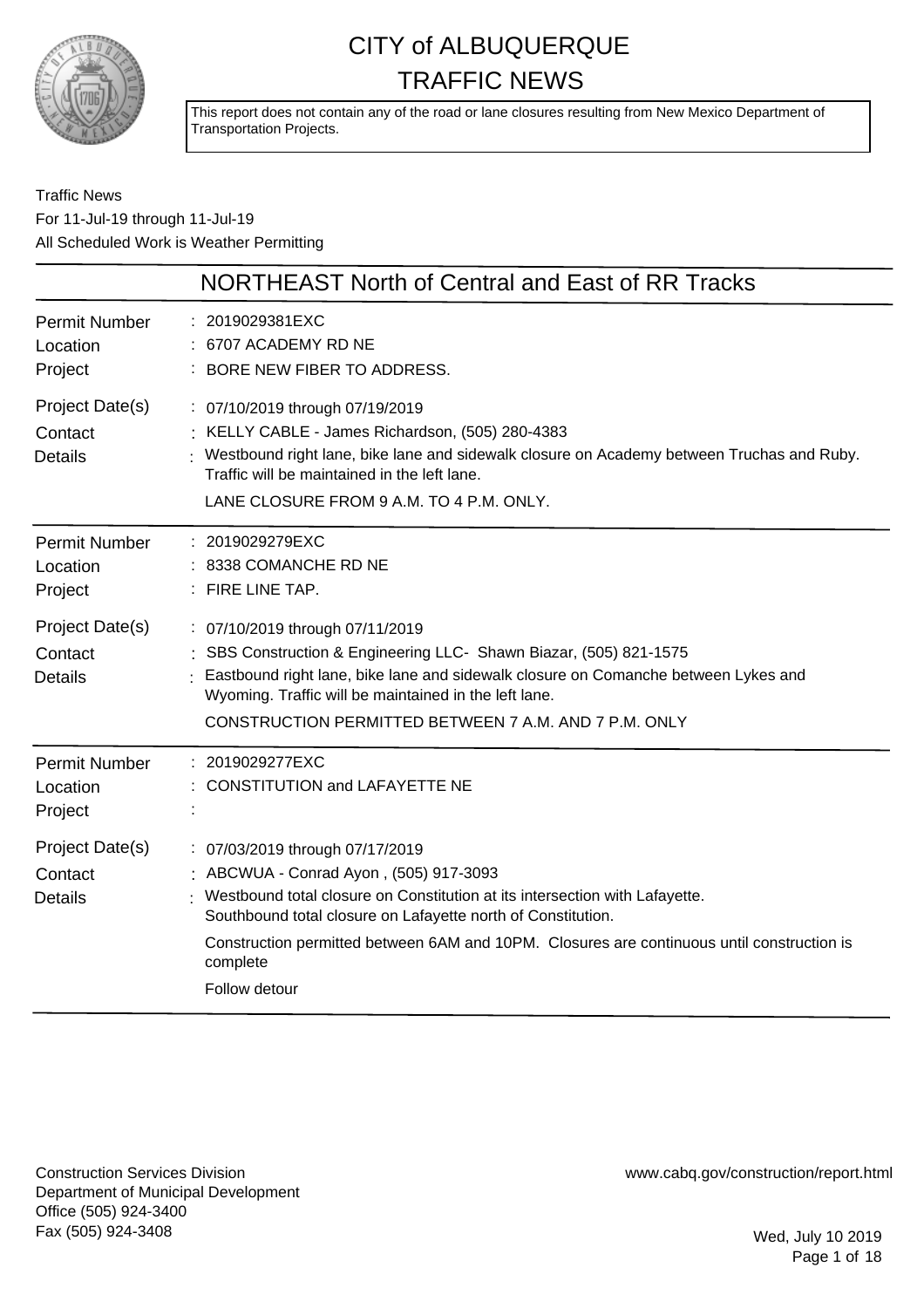

This report does not contain any of the road or lane closures resulting from New Mexico Department of Transportation Projects.

### Traffic News For 11-Jul-19 through 11-Jul-19 All Scheduled Work is Weather Permitting

|                                              | NORTHEAST North of Central and East of RR Tracks                                                                                                                                                                                                                                                                                |
|----------------------------------------------|---------------------------------------------------------------------------------------------------------------------------------------------------------------------------------------------------------------------------------------------------------------------------------------------------------------------------------|
| Permit Number                                | : 2019029482EXC                                                                                                                                                                                                                                                                                                                 |
| Location                                     | COPPER From GENERAL MARSHALL To GENERAL BRADLEY                                                                                                                                                                                                                                                                                 |
| Project                                      | : Lash and Delash Existing Aerial Fiber Cable 450ft.                                                                                                                                                                                                                                                                            |
| Project Date(s)<br>Contact<br><b>Details</b> | : 07/11/2019 through 07/12/2019<br>: CABLECOM - Eugene Gonzales, (505) 604-4101<br>Eastbound lane and sidewalk closure with eastbound traffic being maintained in the center two<br>way left turn lane on Copper between General Marshall and General Bradley.<br>LANE CLOSURE FROM 9 A.M. TO 4 P.M. ONLY.                      |
| Permit Number                                | : 2019029477EXC                                                                                                                                                                                                                                                                                                                 |
| Location                                     | COPPER and SOLANO NE                                                                                                                                                                                                                                                                                                            |
| Project                                      | Replace Existing Pole and Anchors - Pull New Cable- Commercial Outage Needed.                                                                                                                                                                                                                                                   |
| Project Date(s)<br>Contact<br><b>Details</b> | : 07/09/2019 through 07/11/2019<br>: AMERICAN POWER LLC (ATKINSON) - Patrick Garcia, (505) 379-0729<br>Westbound right lane, bike lane and sidewalk closure on Copper west of Solano.<br>Southbound lane and sidewalk closure on Solano north and south of Copper.<br>LANE CLOSURE FROM 9 A.M. TO 4 P.M. ONLY.<br>Follow detour |
| Permit Number                                | 2019027609EXC                                                                                                                                                                                                                                                                                                                   |
| Location                                     | 6301 EAGLE ROCK AVE NE                                                                                                                                                                                                                                                                                                          |
| Project                                      | : Road Closure to Direct Incoming and Outbound Traffic - 1 YEAR PERMIT.                                                                                                                                                                                                                                                         |
| Project Date(s)                              | : 04/09/2019 through 04/09/2020                                                                                                                                                                                                                                                                                                 |
| Contact                                      | COA - Joaquin Rimbert - SOLID WASTE, (505) 261-3347                                                                                                                                                                                                                                                                             |
| <b>Details</b>                               | : Total closure on Eagle Rock Ave. at Eagle Rock Convenience Center east of San Pedro.                                                                                                                                                                                                                                          |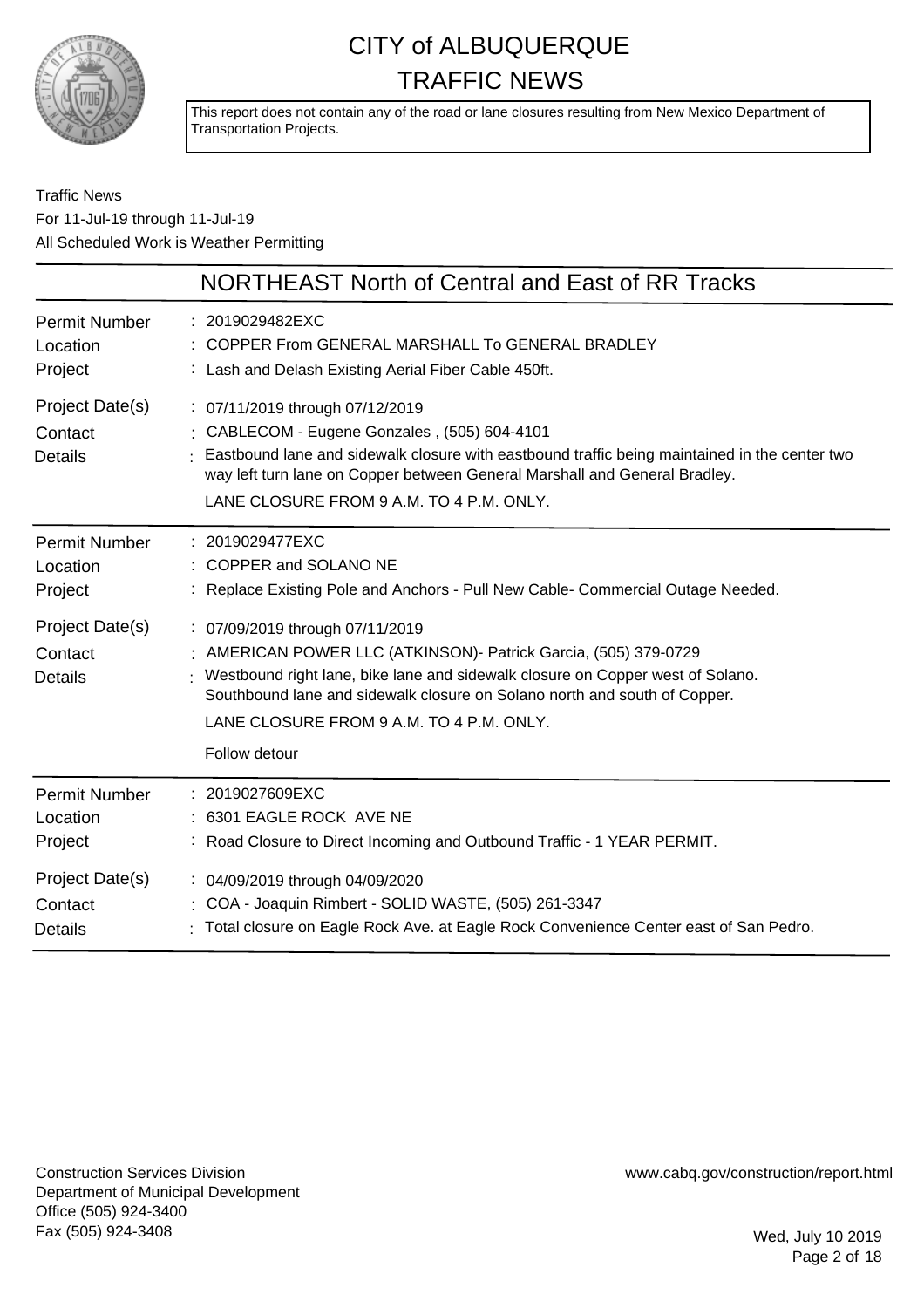

This report does not contain any of the road or lane closures resulting from New Mexico Department of Transportation Projects.

Traffic News For 11-Jul-19 through 11-Jul-19 All Scheduled Work is Weather Permitting

|                                              | NORTHEAST North of Central and East of RR Tracks                                                                                                                                                                                                                                                                                                                    |
|----------------------------------------------|---------------------------------------------------------------------------------------------------------------------------------------------------------------------------------------------------------------------------------------------------------------------------------------------------------------------------------------------------------------------|
| <b>Permit Number</b><br>Location<br>Project  | 2019029110EXC<br>1501 ESPANOLA ST NE<br><b>EMERGENCY MAIN LEAK.</b>                                                                                                                                                                                                                                                                                                 |
| Project Date(s)<br>Contact<br><b>Details</b> | : 06/18/2019 through 07/18/2019<br>: ABCWUA - Robert Santillanes, (505) 289-3548<br>Emergency utility work. Various lanes closed and potential sidewalk closures. Seek alternate<br>route.<br>Construction permitted between 6AM and 10PM. Closures are continuous until construction is<br>complete                                                                |
| <b>Permit Number</b><br>Location<br>Project  | : 2019029116EXC<br>HOLLY FROM SAN PEDRO AND LOUISIANA<br>: Repair concrete nose per CABQ direction.                                                                                                                                                                                                                                                                 |
| Project Date(s)<br>Contact<br><b>Details</b> | : 07/08/2019 through 07/12/2019<br>: CUSTOM GRADING INC- Mario Medina, (505) 897-4225<br>Eastbound total closure on Holly between San Pedro and Louisiana.<br>LANE CLOSURE FROM 9 A.M. TO 4 P.M. ONLY.<br>Follow detour                                                                                                                                             |
| <b>Permit Number</b><br>Location<br>Project  | : 2019029101EXC<br>4727 JUAN TABO NE<br>: Hydrant Replacment in front of Fire Station.                                                                                                                                                                                                                                                                              |
| Project Date(s)<br>Contact<br><b>Details</b> | : 06/16/2019 through 07/16/2019<br>: ABCWUA - Robert Santillanes, (505) 289-3548<br>Southbound sidewalk closure on Juan Tabo south of Manitoba.<br>Construction permitted between 6AM and 10PM. Closures are continuous until construction is<br>complete<br>Emergency utility work. Various lanes closed and potential sidewalk closures. Seek alternate<br>route. |

Construction Services Division Department of Municipal Development Office (505) 924-3400 Fax (505) 924-3408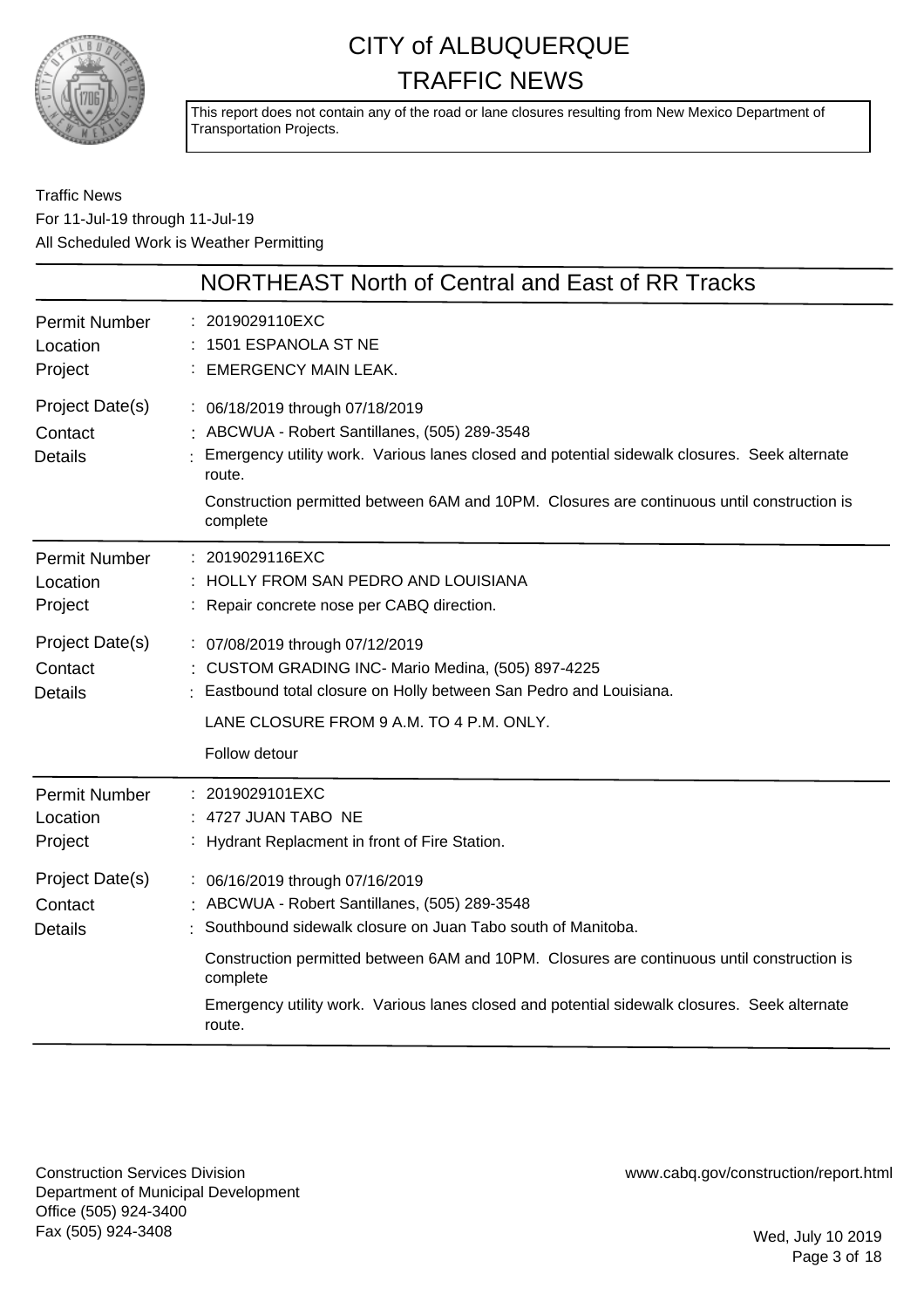

This report does not contain any of the road or lane closures resulting from New Mexico Department of Transportation Projects.

Traffic News For 11-Jul-19 through 11-Jul-19 All Scheduled Work is Weather Permitting

|                                              | <b>NORTHEAST North of Central and East of RR Tracks</b>                                                                                                                                                                                                                                                                                                                                                 |
|----------------------------------------------|---------------------------------------------------------------------------------------------------------------------------------------------------------------------------------------------------------------------------------------------------------------------------------------------------------------------------------------------------------------------------------------------------------|
| <b>Permit Number</b><br>Location<br>Project  | 2019029241EXC<br>: 3713 LA HACIENDA PL NE<br><b>EMERGENCY BREAKOUT.</b>                                                                                                                                                                                                                                                                                                                                 |
| Project Date(s)<br>Contact<br><b>Details</b> | : 06/25/2019 through 07/25/2019<br>: ABCWUA - Robert Santillanes, (505) 289-3548<br>Emergency utility work. Various lanes closed and potential sidewalk closures. Seek alternate<br>route.<br>Westbound sidewalk closure on La Hacienda east of Carlisle.<br>Construction permitted between 6AM and 10PM. Closures are continuous until construction is<br>complete                                     |
| <b>Permit Number</b><br>Location<br>Project  | : 2019028681EXC<br>LOMAS From TURNER To PINNACLE VIEW<br>Grading Sidewalk, Removal and Replacement of Sidewalk, Tree Removal.                                                                                                                                                                                                                                                                           |
| Project Date(s)<br>Contact<br><b>Details</b> | : 05/06/2019 through 08/21/2019<br>: HO CONSTRUCTION - Lissette Serrano, (505) 873-0554<br>Northbound right lane and sidewalk closure on Lomas between Truner and Pinnacle View.<br>Traffic will be maintained in the left lane.<br>Work Zone length more than 1600' increment not permitted.<br>Construction permitted between 6AM and 10PM. Closures are continuous until construction is<br>complete |
| <b>Permit Number</b><br>Location<br>Project  | 2019029382EXC<br>2300 LOUISIANA BLVD NE<br>BORE NEW FIBER TO ADDRESS.                                                                                                                                                                                                                                                                                                                                   |
| Project Date(s)<br>Contact<br><b>Details</b> | : 07/10/2019 through 07/19/2019<br>: KELLY CABLE - James Richardson, (505) 280-4383                                                                                                                                                                                                                                                                                                                     |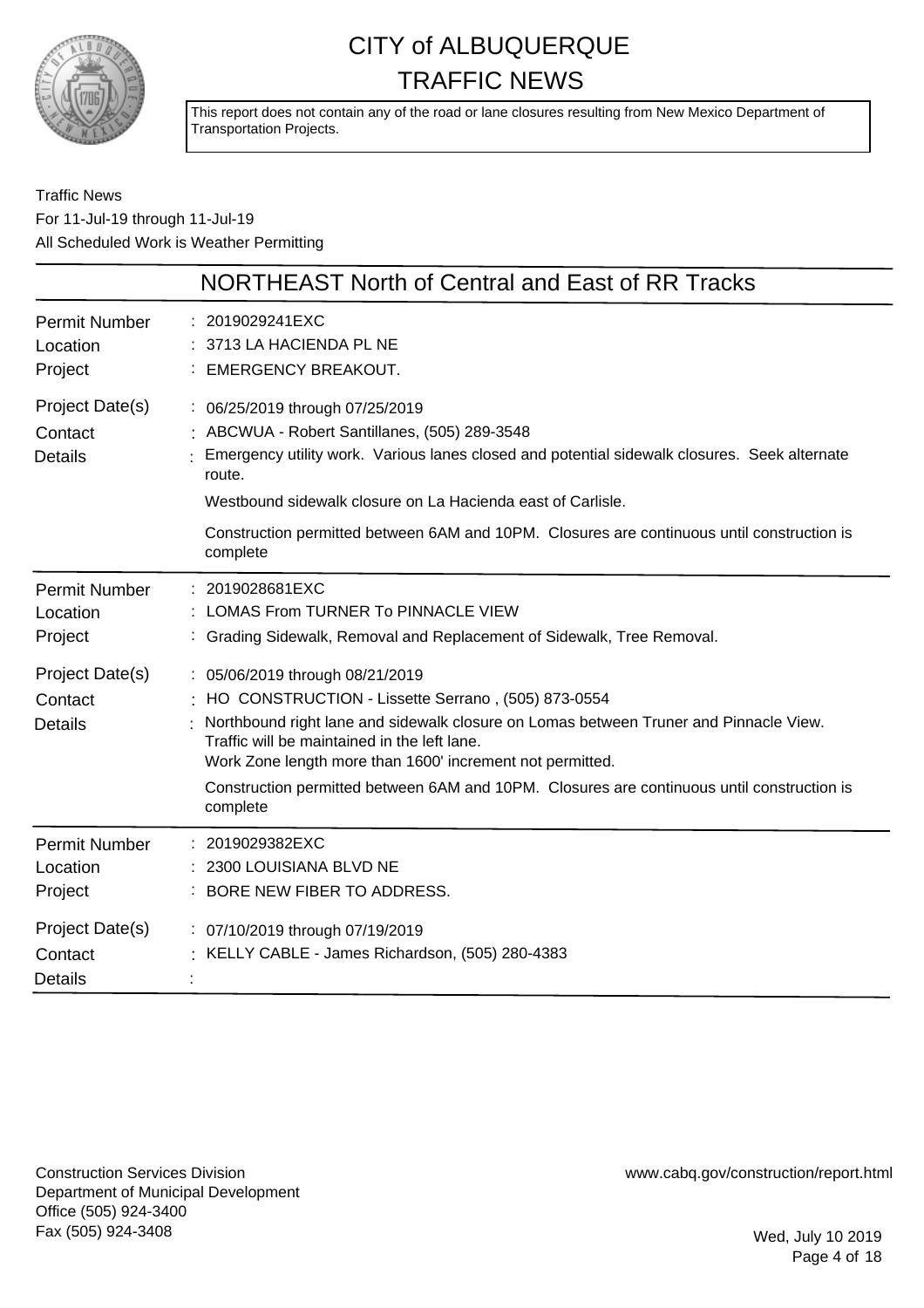

This report does not contain any of the road or lane closures resulting from New Mexico Department of Transportation Projects.

Traffic News For 11-Jul-19 through 11-Jul-19 All Scheduled Work is Weather Permitting

|                                                                                             | NORTHEAST North of Central and East of RR Tracks                                                                                                                                                                                                                                                                                                                                                                                                                                                                                                                                                                                                                                                                           |
|---------------------------------------------------------------------------------------------|----------------------------------------------------------------------------------------------------------------------------------------------------------------------------------------------------------------------------------------------------------------------------------------------------------------------------------------------------------------------------------------------------------------------------------------------------------------------------------------------------------------------------------------------------------------------------------------------------------------------------------------------------------------------------------------------------------------------------|
| <b>Permit Number</b><br>Location<br>Project                                                 | : 2019029342EXC<br>: 2101 LOUISIANA BLVD NE<br>: BORE NEW FIBER TO ADDRESS.                                                                                                                                                                                                                                                                                                                                                                                                                                                                                                                                                                                                                                                |
| Project Date(s)<br>Contact<br><b>Details</b>                                                | : 07/08/2019 through 07/12/2019<br>: KELLY CABLE - James Richardson, (505) 280-4383<br>: Phase 1: Eastbound right lane, bike lane and sidewalk closure on Americas Pkwy between<br>Indian School and Louisiana. Traffic will be maintained in the left lane.<br>Phase 2: Westbound right lane and sidewalk closure on Americas Pkwy between Louisiana and<br>Indian School.<br>Closure on both sides of the Americas Pkwy will not be simultaneous. Traffic will be maintained<br>in the left lane.<br>Phase 3: Westbound right lane, bike lane and sidewalk closure on Indian School between<br>Americas Pkwy and Jeannedale Dr. Traffic will be maintained in the left lane.<br>LANE CLOSURE FROM 9 A.M. TO 4 P.M. ONLY. |
| <b>Permit Number</b><br>Location<br>Project<br>Project Date(s)<br>Contact<br><b>Details</b> | : 2019029301EXC<br>: OSUNA From CHAPPELL To JEFFERSON<br>: Place Fiber Optic Cable<br>: 07/08/2019 through 07/19/2019<br>: ADB Companies - Dave Drury, (954) 515-2034<br>Mobile southbound right lane and sidewalk closure on Chappell Rd. south of Osuna Rd., mobile<br>eastbound right lane and sidewalk closure on Osuna Rd. between Chappell Rd. and Academy<br>Pkwy, mobile westbound right lane and sidewalk closure on Osuna Rd. between Academy<br>Pkwy and Jefferson St., and a mobile northbound right lane and sidewalk closure on Jefferson<br>St. between Osuna Rd. and Masthead.<br>LANE CLOSURE FROM 9 A.M. TO 4 P.M. ONLY.<br>WATCH FOR BIKES! BICYCLISTS ARE ALLOWED USE OF FULL LANE.                    |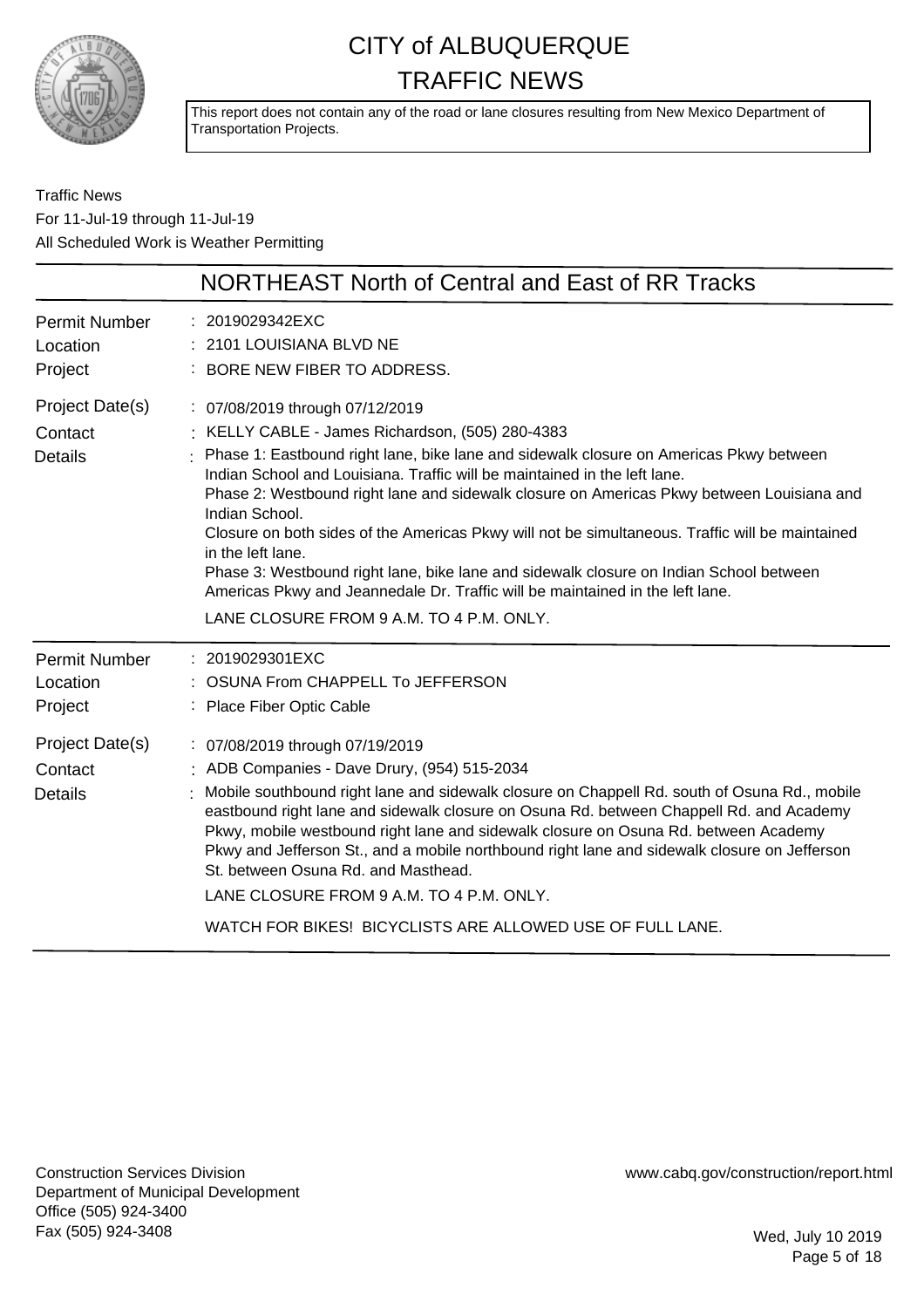

This report does not contain any of the road or lane closures resulting from New Mexico Department of Transportation Projects.

### Traffic News For 11-Jul-19 through 11-Jul-19 All Scheduled Work is Weather Permitting

|                                                                                             | NORTHEAST North of Central and East of RR Tracks                                                                                                                                                                                                                                                                                                           |
|---------------------------------------------------------------------------------------------|------------------------------------------------------------------------------------------------------------------------------------------------------------------------------------------------------------------------------------------------------------------------------------------------------------------------------------------------------------|
| <b>Permit Number</b><br>Location<br>Project                                                 | : 2019029299EXC<br>OSUNA From SAN PEDRO To PINATA<br>: Directional Bore Install HDPE Conduit                                                                                                                                                                                                                                                               |
| Project Date(s)<br>Contact<br><b>Details</b>                                                | : 07/08/2019 through 07/12/2019<br>: ADB Companies - Dave Drury, (954) 515-2034<br>: Westbound thru lane, bike lane, and sidewalk closure on Osuna Rd. between San Pedro Dr.<br>and Pinata PI. WB traffic will shift to the center turn lane.<br>LANE CLOSURE FROM 6 A.M. to 10 P.M. ONLY<br>WATCH FOR BIKES! BICYCLISTS ARE ALLOWED USE OF FULL LANE.     |
| <b>Permit Number</b><br>Location<br>Project<br>Project Date(s)<br>Contact<br><b>Details</b> | : 2019029369EXC<br>1525 N RENAISSANCE BLVD NE<br>: INSTALL NEW GAS SERVICE<br>BLOCKING WESTBOUND LANE FOR PARKING AND EXPOSING GAS MAIN UNDER<br>: GT00BV2AL9Xthrough 07/19/2019<br>: NM GAS - Steve Baca, (505) 401-7540<br>: Westbound right lane and sidewalk closure on North Renaissance west of Chappel.<br>LANE CLOSURE FROM 9 A.M. TO 4 P.M. ONLY. |
| <b>Permit Number</b><br>Location<br>Project                                                 | : 2018024120EXC<br>: SAN MATEO From MCLEOD To OSUNA<br>: Street Light Pole Replacement for COA                                                                                                                                                                                                                                                             |
| Project Date(s)<br>Contact<br><b>Details</b>                                                | : 09/26/2018 through 10/17/2019<br>: BIXBY- Chris Perez, (505) 366-4660<br>: Mobile street light operation on San Mateo between McLeod and Osuna.<br>LANE CLOSURE FROM 9 A.M. TO 4 P.M. ONLY.                                                                                                                                                              |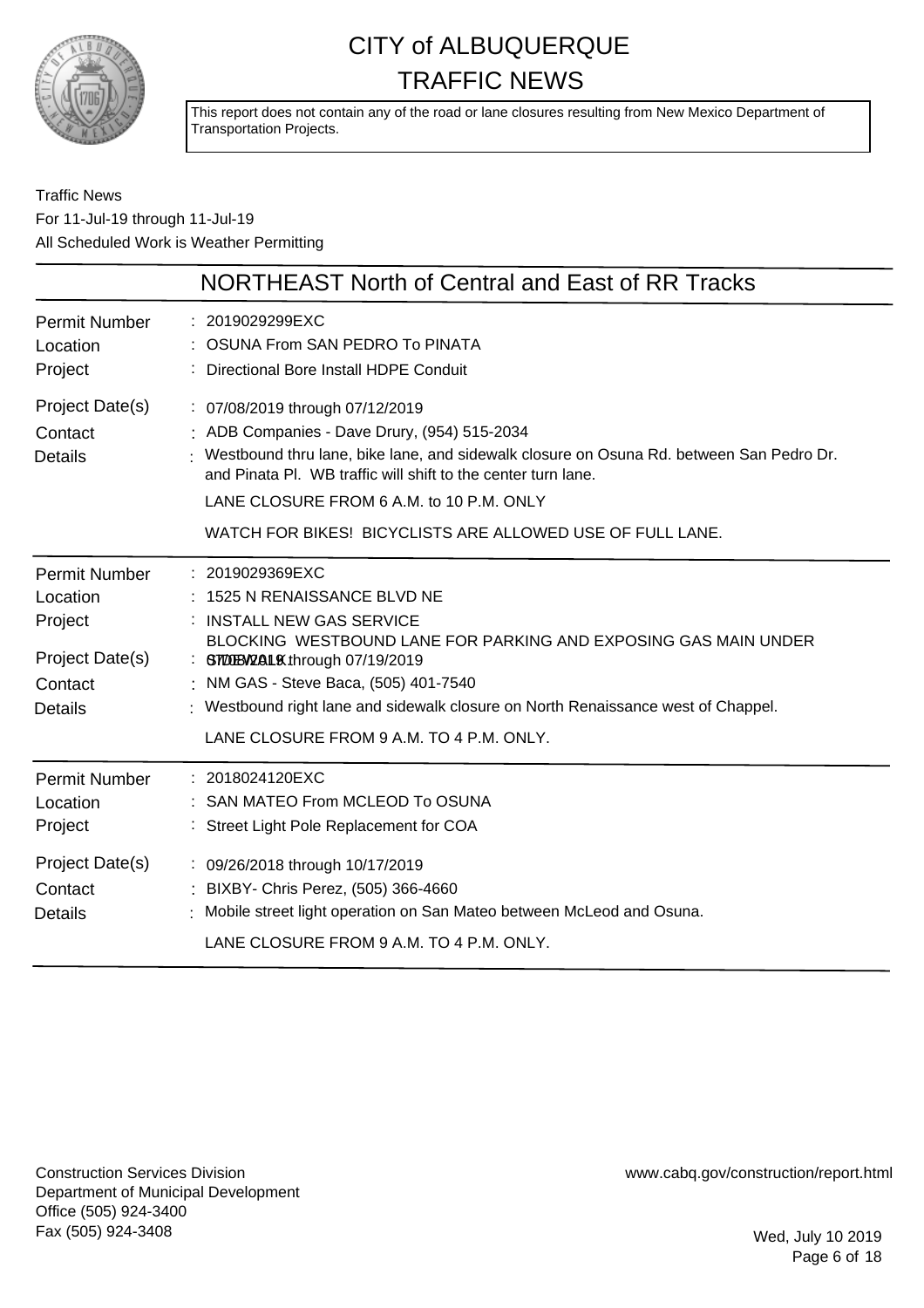

This report does not contain any of the road or lane closures resulting from New Mexico Department of Transportation Projects.

### Traffic News For 11-Jul-19 through 11-Jul-19 All Scheduled Work is Weather Permitting

|                                              | NORTHEAST North of Central and East of RR Tracks                                                                                                                                                                                                                                                                                                                                                                                                                                                                                             |
|----------------------------------------------|----------------------------------------------------------------------------------------------------------------------------------------------------------------------------------------------------------------------------------------------------------------------------------------------------------------------------------------------------------------------------------------------------------------------------------------------------------------------------------------------------------------------------------------------|
| <b>Permit Number</b><br>Location<br>Project  | 2019028716EXC<br>PALOMAS and SAN PEDRO NE<br>Installation of a new turn lane, removal of curb, installing drop Inlets, Relocation of Traffic                                                                                                                                                                                                                                                                                                                                                                                                 |
| Project Date(s)<br>Contact<br><b>Details</b> | Signals.<br>: 06/03/2019 through 07/12/2019<br>FRANKLIN'S- Howard Ross, (505) 884-6947<br>Northbound right lane and sidewalk closure on San Pedro south of Palomas.<br>Northbound through lane and right turn lane closure on San Pedro between Palomas and<br>Paseo del Norte.<br>Westbound parking lane closure on Palomas east of San Pedro.<br>Construction permitted between 6AM and 10PM. Closures are continuous until construction is<br>complete<br>Follow detour                                                                   |
| <b>Permit Number</b><br>Location<br>Project  | 2019029305EXC<br>PALOMAS AND SAN PEDRO DR NE<br>Directional Bore Install HDPE Conduit                                                                                                                                                                                                                                                                                                                                                                                                                                                        |
| Project Date(s)<br>Contact<br><b>Details</b> | : 07/10/2019 through 07/24/2019<br>ADB Companies - Dave Drury, (954) 515-2034<br>Westbound right lane and sidewalk closure on Palomas Ave between Louisiana Blvd and San<br>Pedro Dr., and a southbound right lane and sidewalk closure on San Pedro Dr. at Palomas Ave.<br>LANE CLOSURE FROM 9 A.M. TO 4 P.M. ONLY.                                                                                                                                                                                                                         |
| <b>Permit Number</b><br>Location<br>Project  | 2019029120EXC<br>8205 SPAIN RD NE<br>Bore New Fiber.                                                                                                                                                                                                                                                                                                                                                                                                                                                                                         |
| Project Date(s)<br>Contact<br><b>Details</b> | : 06/25/2019 through 07/26/2019<br>KELLY CABLE - James Richardson, (505) 280-4383<br>Phase 1: Eastbound and Westbound lane closure using Truck Mounted Arrow Board Mobile<br>operation on Spain at its intersection with Wyoming.<br>Phase 2: Westbound right lane, bike lane and sidewalk closure on Spain between Wyoming and<br>Heritage. Traffic will be maintained in the center of the road.<br>Southbound right lane, bike lane and sidewalk closure on Wyoming north and south of Spain.<br>LANE CLOSURE FROM 9 A.M. TO 4 P.M. ONLY. |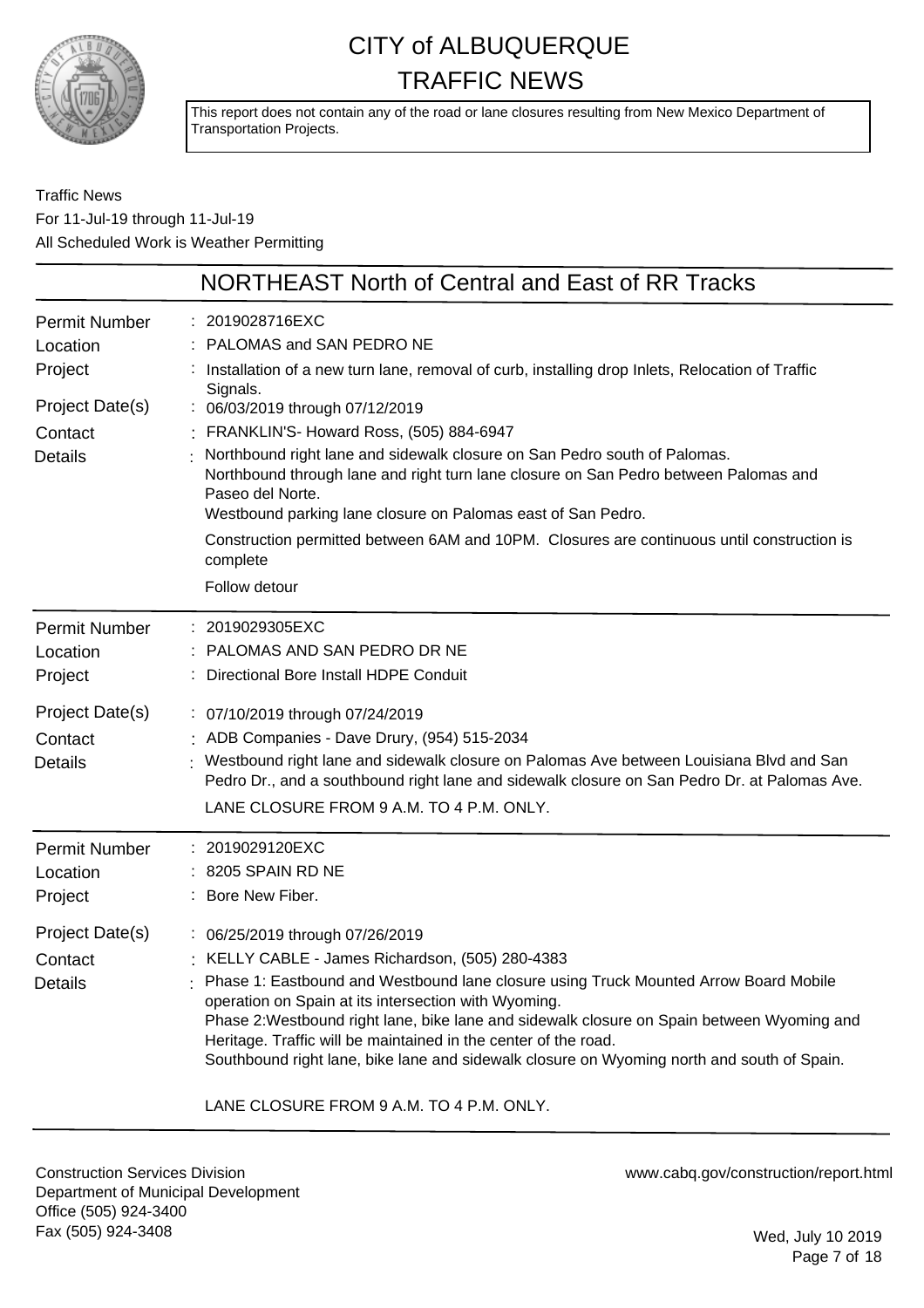

This report does not contain any of the road or lane closures resulting from New Mexico Department of Transportation Projects.

Traffic News For 11-Jul-19 through 11-Jul-19 All Scheduled Work is Weather Permitting

|                                              | NORTHEAST North of Central and East of RR Tracks                                                                                                                                                                                                                                            |
|----------------------------------------------|---------------------------------------------------------------------------------------------------------------------------------------------------------------------------------------------------------------------------------------------------------------------------------------------|
| Permit Number<br>Location<br>Project         | : 2019029378EXC<br>$: 4020$ VASSAR DR NE<br>: BORE NEW FIBER TO ADDRESS.                                                                                                                                                                                                                    |
| Project Date(s)<br>Contact<br><b>Details</b> | : 07/10/2019 through 07/19/2019<br>: KELLY CABLE - James Richardson, (505) 280-4383<br>: Northbound parking lane and sidewalk closure on Vassar north of Vassar Dr.<br>Eastbound parking lane and sidewalk closure on Johnville east of Vassar.<br>LANE CLOSURE FROM 9 A.M. TO 4 P.M. ONLY. |
| Permit Number<br>Location<br>Project         | : 2019029384EXC<br>$: 700$ WYOMING BLVD NE<br>: BORE NEW FIBER TO ADDRESS.                                                                                                                                                                                                                  |
| Project Date(s)<br>Contact<br>Details        | : 07/10/2019 through 07/19/2019<br>: KELLY CABLE - James Richardson, (505) 280-4383<br>: Northbound right lane and sidewalk closure on Wyoming north of Marquette. Traffic will be<br>maintained in the left lane.<br>LANE CLOSURE FROM 9 A.M. TO 4 P.M. ONLY.                              |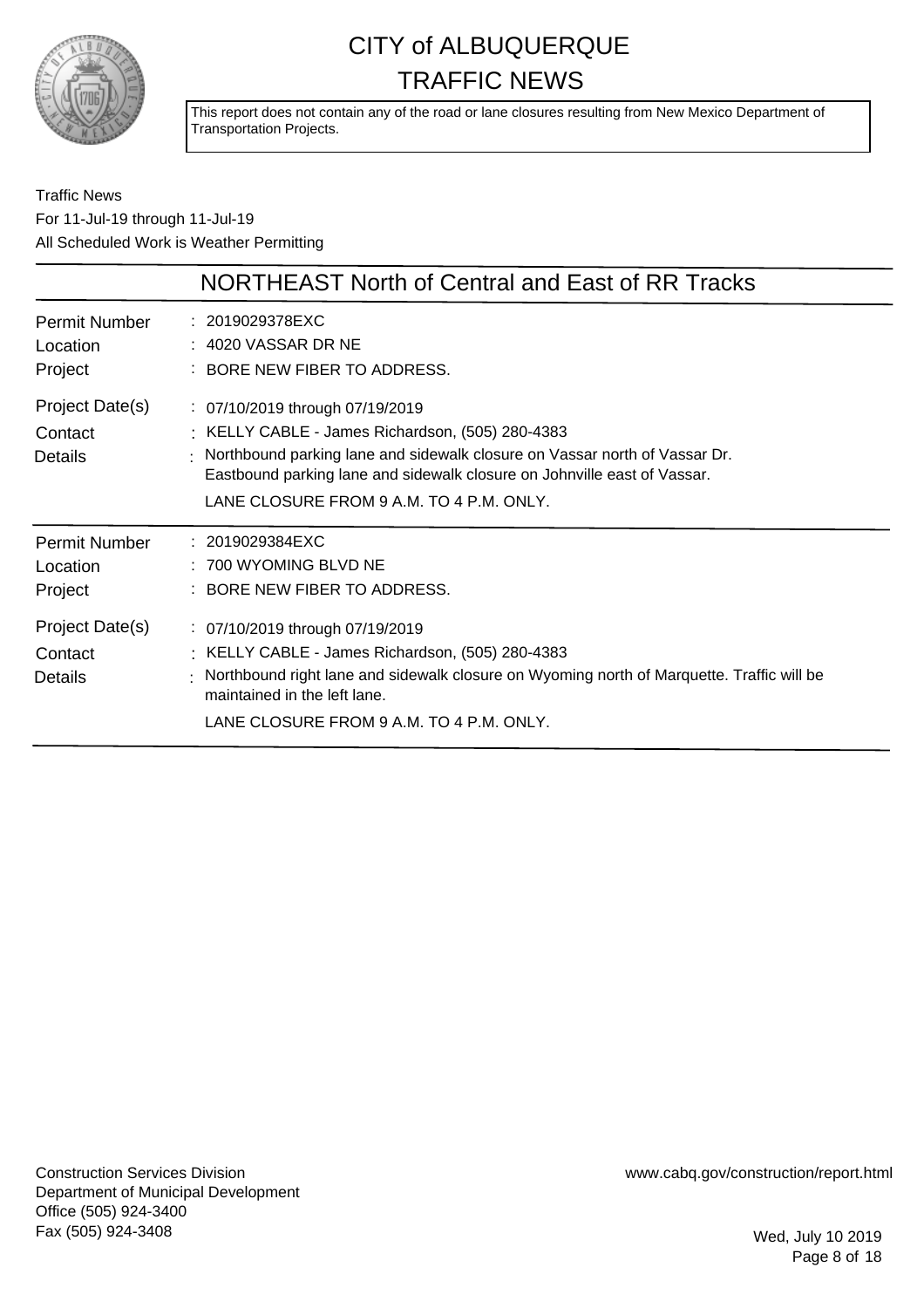

This report does not contain any of the road or lane closures resulting from New Mexico Department of Transportation Projects.

### Traffic News For 11-Jul-19 through 11-Jul-19 All Scheduled Work is Weather Permitting

|                                              | NORTHWEST North of Central and West of RR Tracks                                                                                                                                                                             |
|----------------------------------------------|------------------------------------------------------------------------------------------------------------------------------------------------------------------------------------------------------------------------------|
| Permit Number<br>Location<br>Project         | 2019029215EXC<br>: 5124 2ND ST NW<br>: Install 2 Sidewalk Culverts.                                                                                                                                                          |
| Project Date(s)<br>Contact<br><b>Details</b> | : 07/01/2019 through 07/11/2019<br>: Total Utilities- Stacy Warden, (505) 975-4500<br>: Northbound right lane and sidewalk closure on 2nd St. between Shannon and Delamar.<br>LANE CLOSURE FROM 9 A.M. TO 4 P.M. ONLY.       |
| Permit Number<br>Location<br>Project         | : 2019029280SU<br>COPPER From 2ND To 3RD<br>: Remove and Prune Trees along Copper grind Stumps.                                                                                                                              |
| Project Date(s)<br>Contact<br><b>Details</b> | : 07/10/2019 through 07/12/2019<br>: ALBUQUERQUE TREE CARE - Adam Barber, (505) 480-5494<br>: Westbound parking lane and sidewalk closure on Copper between 2nd St. and 3rd St.<br>LANE CLOSURE FROM 9:00 AM to 4:00 PM ONLY |
| Permit Number<br>Location<br>Project         | : 2019029232EXC<br>: 452 62ND ST NW<br>: EMERGENCY SERVICE LEAK.                                                                                                                                                             |
| Project Date(s)<br>Contact<br><b>Details</b> | : 06/25/2019 through 07/29/2019<br>: ABCWUA - Robert Santillanes, (505) 289-3548                                                                                                                                             |
| Permit Number<br>Location<br>Project         | : 2019029492EXC<br>1909 BELLAMAH AVE NW<br>NEW SIDEWALKS AND DRIVE ENTRANCE.                                                                                                                                                 |
| Project Date(s)<br>Contact<br><b>Details</b> | : 07/11/2019 through 07/25/2019<br>: G & H Construction CO- Rick Hughes, (505) 821-9173<br>Construction permitted between 6AM and 10PM. Closures are continuous until construction is<br>complete                            |

Construction Services Division Department of Municipal Development Office (505) 924-3400 Fax (505) 924-3408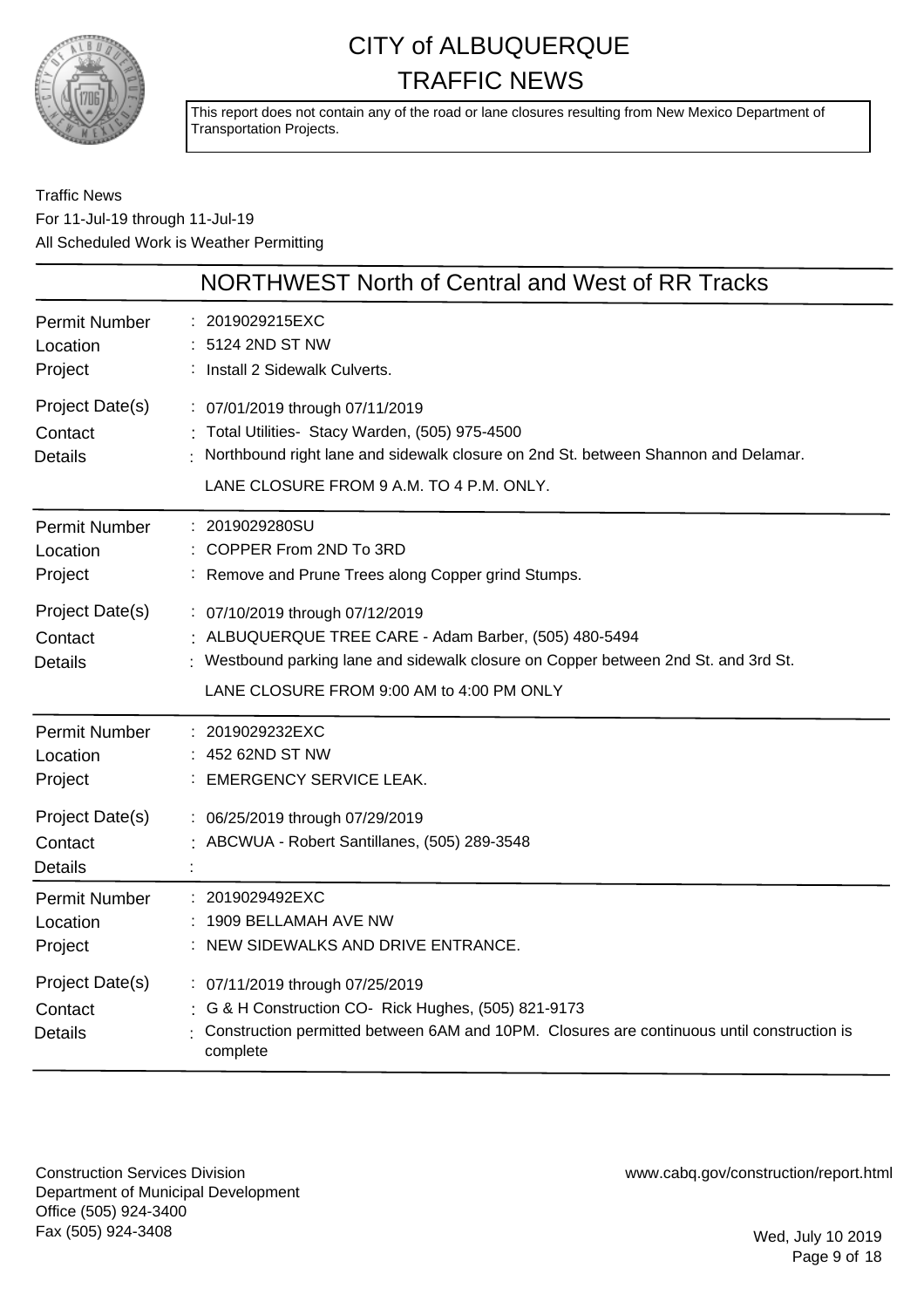

This report does not contain any of the road or lane closures resulting from New Mexico Department of Transportation Projects.

Traffic News For 11-Jul-19 through 11-Jul-19 All Scheduled Work is Weather Permitting

|                                              | NORTHWEST North of Central and West of RR Tracks                                                                                                                                                                                                                                                                                                                        |
|----------------------------------------------|-------------------------------------------------------------------------------------------------------------------------------------------------------------------------------------------------------------------------------------------------------------------------------------------------------------------------------------------------------------------------|
| Permit Number<br>Location<br>Project         | : 2019029438EXC<br>CENTRAL From 3RD To 6TH<br>: Bore New Conduit and Fiber                                                                                                                                                                                                                                                                                              |
| Project Date(s)<br>Contact<br><b>Details</b> | : 07/08/2019 through 07/22/2019<br>: KELLY CABLE - David Sanchez, (505) 239-7626<br>Westbound thru lane, parking lane, and sidewalk closure on Central Ave between 3rd St. and<br>6th St. in one block intervals.<br>LANE CLOSURE FROM 6 A.M. to 10 P.M. ONLY.<br>SIDEWALK CLOSURE IS CONTINUOUS UNTIL CONCRETE IS RESTORED.                                            |
| <b>Permit Number</b><br>Location<br>Project  | : 2019027836SE<br>: COPPER From 10TH To 8TH                                                                                                                                                                                                                                                                                                                             |
| Project Date(s)<br>Contact<br><b>Details</b> | : 04/13/2019 through 11/02/2019<br>: DOWNTOWN GROWERS' MARKET- Danielle Schlobohm, (505) 252-2959<br>DOWNTOWN GROWERS MARKET                                                                                                                                                                                                                                            |
|                                              | Total closure of eastbound Copper Ave between 10th St. and 8th St., and southbound 8th St.<br>between Copper Ave and Central Ave.<br>Westbound parking lane closure on Central Ave between 8th St. and 10th St.<br>Every Saturday from 7AM to 1PM.                                                                                                                      |
| <b>Permit Number</b><br>Location<br>Project  | : 2019029195EXC<br>MILNE and COORS NW<br>: Water, Sewer, Drivepad.                                                                                                                                                                                                                                                                                                      |
| Project Date(s)<br>Contact<br>Details        | : 07/08/2019 through 07/12/2019<br>: TLC - Jeff Armstrong, (505) 362-1621<br>Southbound right lane closure on Coors north of Milne.<br>Total street closure on Milne west of Coors.<br>CONSTRUCTION PERMITTED BETWEEN 7 A.M. AND 7 P.M. ONLY<br>Construction permitted between 6AM and 10PM. Closures are continuous until construction is<br>complete<br>Follow detour |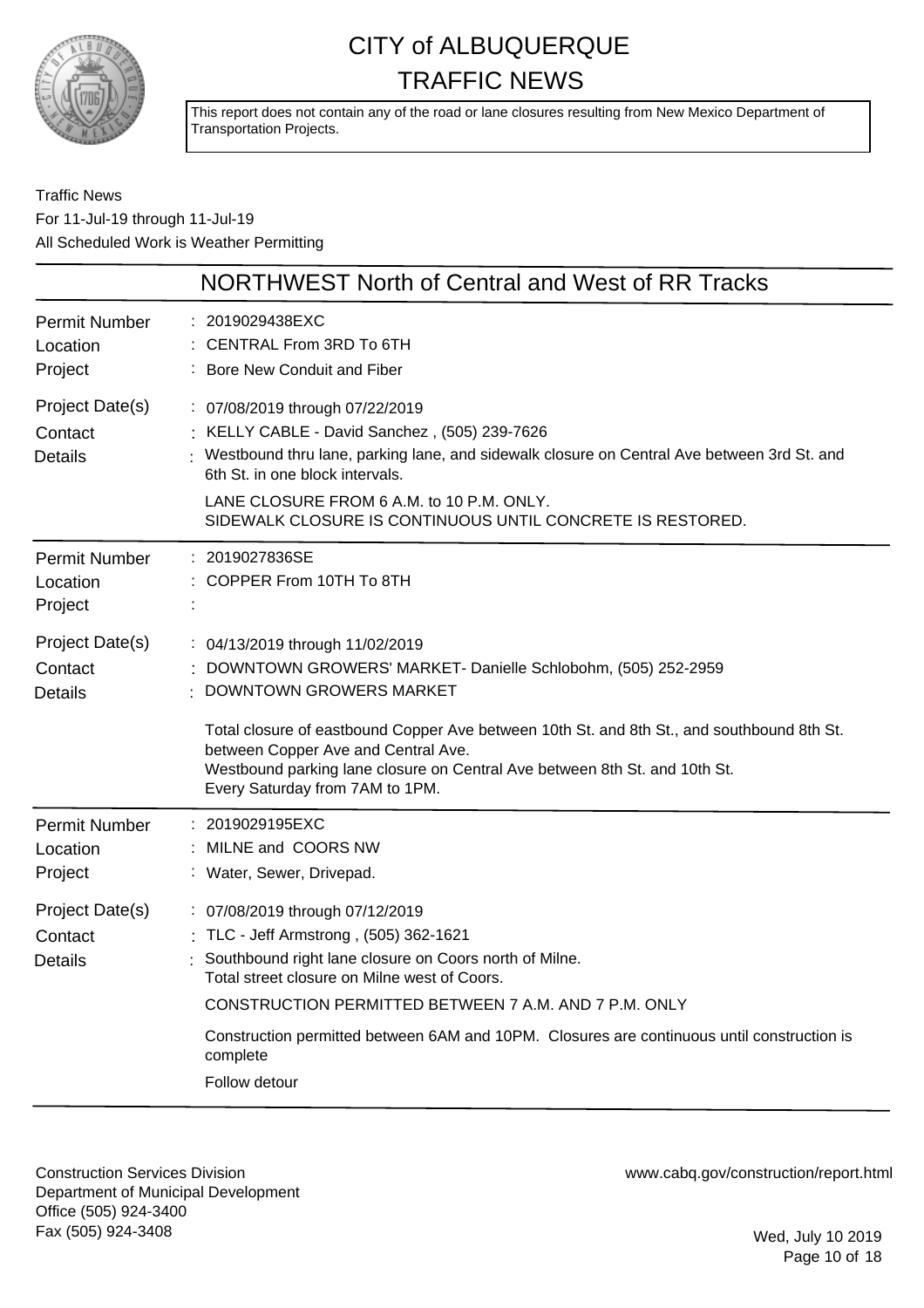

This report does not contain any of the road or lane closures resulting from New Mexico Department of Transportation Projects.

### Traffic News For 11-Jul-19 through 11-Jul-19 All Scheduled Work is Weather Permitting

|                                              | NORTHWEST North of Central and West of RR Tracks                                                                                                                                                                                                                                                                                                                                                                                                                                                                                                                                                                                                                                                                                                                                                    |
|----------------------------------------------|-----------------------------------------------------------------------------------------------------------------------------------------------------------------------------------------------------------------------------------------------------------------------------------------------------------------------------------------------------------------------------------------------------------------------------------------------------------------------------------------------------------------------------------------------------------------------------------------------------------------------------------------------------------------------------------------------------------------------------------------------------------------------------------------------------|
| Permit Number                                | : 2019028798EXC                                                                                                                                                                                                                                                                                                                                                                                                                                                                                                                                                                                                                                                                                                                                                                                     |
| Location                                     | BIKE TRAIL AT MOUNTAIN and DON GABAL                                                                                                                                                                                                                                                                                                                                                                                                                                                                                                                                                                                                                                                                                                                                                                |
| Project                                      | Installation of an 8in Gravity Sewer with a Manhole in the Bike Trail.                                                                                                                                                                                                                                                                                                                                                                                                                                                                                                                                                                                                                                                                                                                              |
| Project Date(s)                              | : 06/17/2019 through 07/29/2019                                                                                                                                                                                                                                                                                                                                                                                                                                                                                                                                                                                                                                                                                                                                                                     |
| Contact                                      | SUNDANCE MECHANICAL - Carlos Speiss, (505) 345-2694                                                                                                                                                                                                                                                                                                                                                                                                                                                                                                                                                                                                                                                                                                                                                 |
| <b>Details</b>                               | : Total closure on bike trail between Mountain and Paseo Del Bosque Trail.                                                                                                                                                                                                                                                                                                                                                                                                                                                                                                                                                                                                                                                                                                                          |
|                                              | Construction permitted between 6AM and 10PM. Closures are continuous until construction is<br>complete<br>Follow detour                                                                                                                                                                                                                                                                                                                                                                                                                                                                                                                                                                                                                                                                             |
| <b>Permit Number</b>                         | : 2019027639EXC                                                                                                                                                                                                                                                                                                                                                                                                                                                                                                                                                                                                                                                                                                                                                                                     |
| Location                                     | <b>PARADISE From DAVENPORT To EAGLE RANCH</b>                                                                                                                                                                                                                                                                                                                                                                                                                                                                                                                                                                                                                                                                                                                                                       |
| Project                                      | : Paradise Blvd Roadway Improvements Project                                                                                                                                                                                                                                                                                                                                                                                                                                                                                                                                                                                                                                                                                                                                                        |
| Project Date(s)<br>Contact<br><b>Details</b> | : 04/08/2019 through 08/31/2019<br>: FRANKLINS - Craig Murray, (505) 884-6947<br>Eastbound lane and sidewalk closure on Paradise Blyd between Golf Course Rd. and<br>Davenport St. Eastbound traffic will shift to the center turn lane.<br>Eastbound right lane and sidewalk closure on Paradise Blvd between Davenport and Eagle<br>Ranch. Eastbound traffic will be reduced to one lane.<br>North and southbound outside lane closures on Golf Course Rd, at Paradise Blvd.<br>WATCH FOR BIKES! BICYCLISTS ARE ALLOWED USE OF FULL LANE.<br>Construction permitted between 6AM and 10PM. Closures are continuous until construction is<br>complete<br>4/19: Eastbound right lane and sidewalk closure on Paradise between Academy and Davenport.<br>Traffic will be maintained in the left lane. |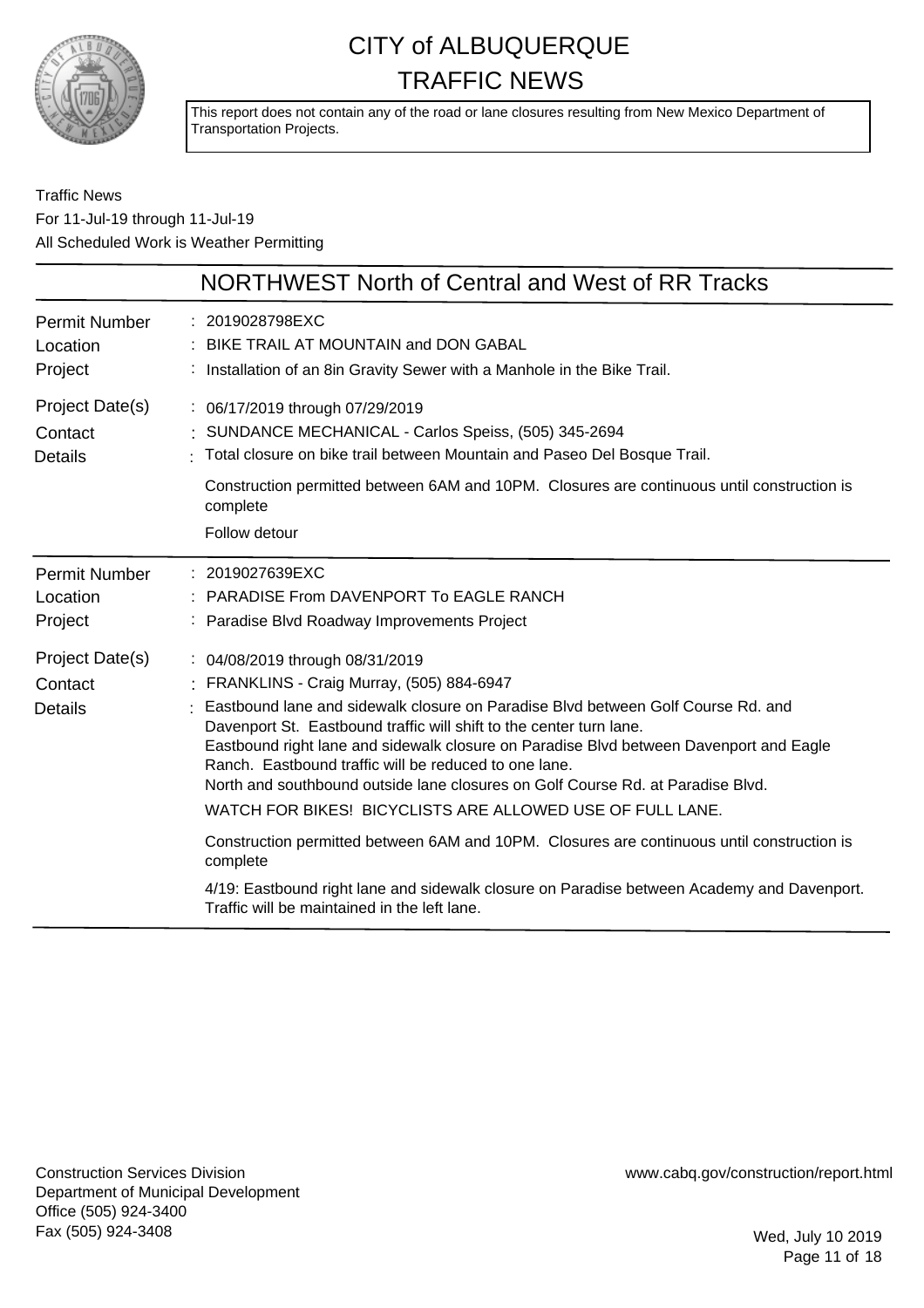

This report does not contain any of the road or lane closures resulting from New Mexico Department of Transportation Projects.

Traffic News For 11-Jul-19 through 11-Jul-19 All Scheduled Work is Weather Permitting

|                                             | NORTHWEST North of Central and West of RR Tracks                                                                                                                                                                                                                                                                                                                                                                                                                                                                                                    |
|---------------------------------------------|-----------------------------------------------------------------------------------------------------------------------------------------------------------------------------------------------------------------------------------------------------------------------------------------------------------------------------------------------------------------------------------------------------------------------------------------------------------------------------------------------------------------------------------------------------|
| <b>Permit Number</b><br>Location<br>Project | : 2019028245EXC<br>: RIO GRANDE From CANDELARIA To RIO GRANDE<br>: Roundabout Construction                                                                                                                                                                                                                                                                                                                                                                                                                                                          |
| Project Date(s)<br>Contact<br>Details       | : 05/13/2019 through 09/18/2019<br>: CORNERSTONE CONTRACTOR'S LLC - ELOY M. NEVAREZ, (505) 385-7531<br>: Phase I (5/13 - 7/8): North and southbound inside thru and turn lane closure; traffic will shift to<br>the striped bike lane. Westbound turn and thru lane closure; two-way traffic will be maintained<br>with an eastbound traffic split.<br>ALL DIRECTIONAL MOVEMENTS WILL BE RESTRICTED TO ONE LANE, EXPECT DELAYS.<br>Additional phases to follow.<br>Closure is continuous until construction is complete.<br>Work hours: 6AM to 10PM |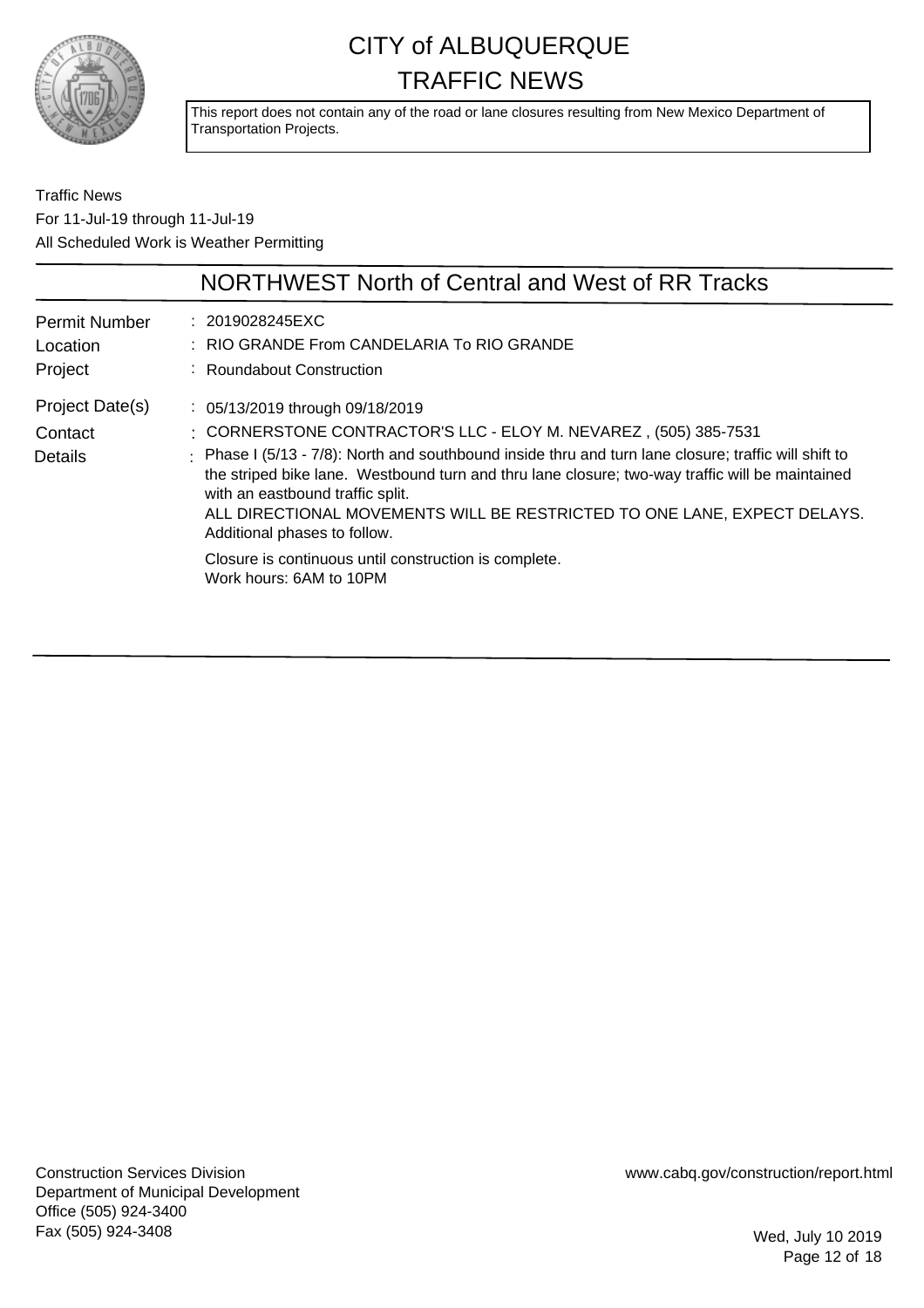

This report does not contain any of the road or lane closures resulting from New Mexico Department of Transportation Projects.

### Traffic News For 11-Jul-19 through 11-Jul-19 All Scheduled Work is Weather Permitting

|                                              | <b>SOUTHEAST South of Central and East of RR Tracks</b>                                                                                                                                                                                                                                                                                                                           |
|----------------------------------------------|-----------------------------------------------------------------------------------------------------------------------------------------------------------------------------------------------------------------------------------------------------------------------------------------------------------------------------------------------------------------------------------|
| <b>Permit Number</b><br>Location<br>Project  | 2019029180EXC<br>215 ALTEZ ST SE<br>BORE NEW FIBER TO ADDRESS.                                                                                                                                                                                                                                                                                                                    |
| Project Date(s)<br>Contact<br><b>Details</b> | : 07/08/2019 through 07/19/2019<br>: KELLY CABLE - James Richardson, (505) 280-4383<br>Phase 1: Eastbound right lane and sidewalk closure on Central between Moon and Altez. Traffic<br>will be maintained in the center and left lanes.<br>Phase 2: Southbound parking lane and sidewalk closure on Altez between Central and Acoma.<br>LANE CLOSURE FROM 9 A.M. TO 4 P.M. ONLY. |
| <b>Permit Number</b><br>Location<br>Project  | : 2019029151EXC<br><b>GOLD From BROADWAY TO ARNO</b><br><b>Emergency Sewer Repair.</b>                                                                                                                                                                                                                                                                                            |
| Project Date(s)<br>Contact<br><b>Details</b> | : 07/11/2019 through 07/12/2019<br>SUNSHINE PLUMBING - Joseph Santangelo Jr., (505) 296-3188<br>Total street closure on Gold between Broadway and Arno.<br>Construction permitted between 6AM and 10PM. Closures are continuous until construction is<br>complete<br>Follow detour                                                                                                |
| <b>Permit Number</b><br>Location<br>Project  | 2019028739EXC<br>AVENIDA CESAR CHAVEZ From UNIVERSITY To AVENIDA CESAR CHAVEZ<br>Sanitary Sewer Rehabilitation: Slip-line                                                                                                                                                                                                                                                         |
| Project Date(s)<br>Contact<br><b>Details</b> | : 06/03/2019 through 07/31/2019<br>: AUI- Corey Bond, (505) 966-6387<br>Construction permitted between 6AM and 10PM. Closures are continuous until construction is<br>complete<br>Various lane closures at the intersection of Avenida Cesar Chavez and University Blvd.<br><b>Expect Delays.</b>                                                                                 |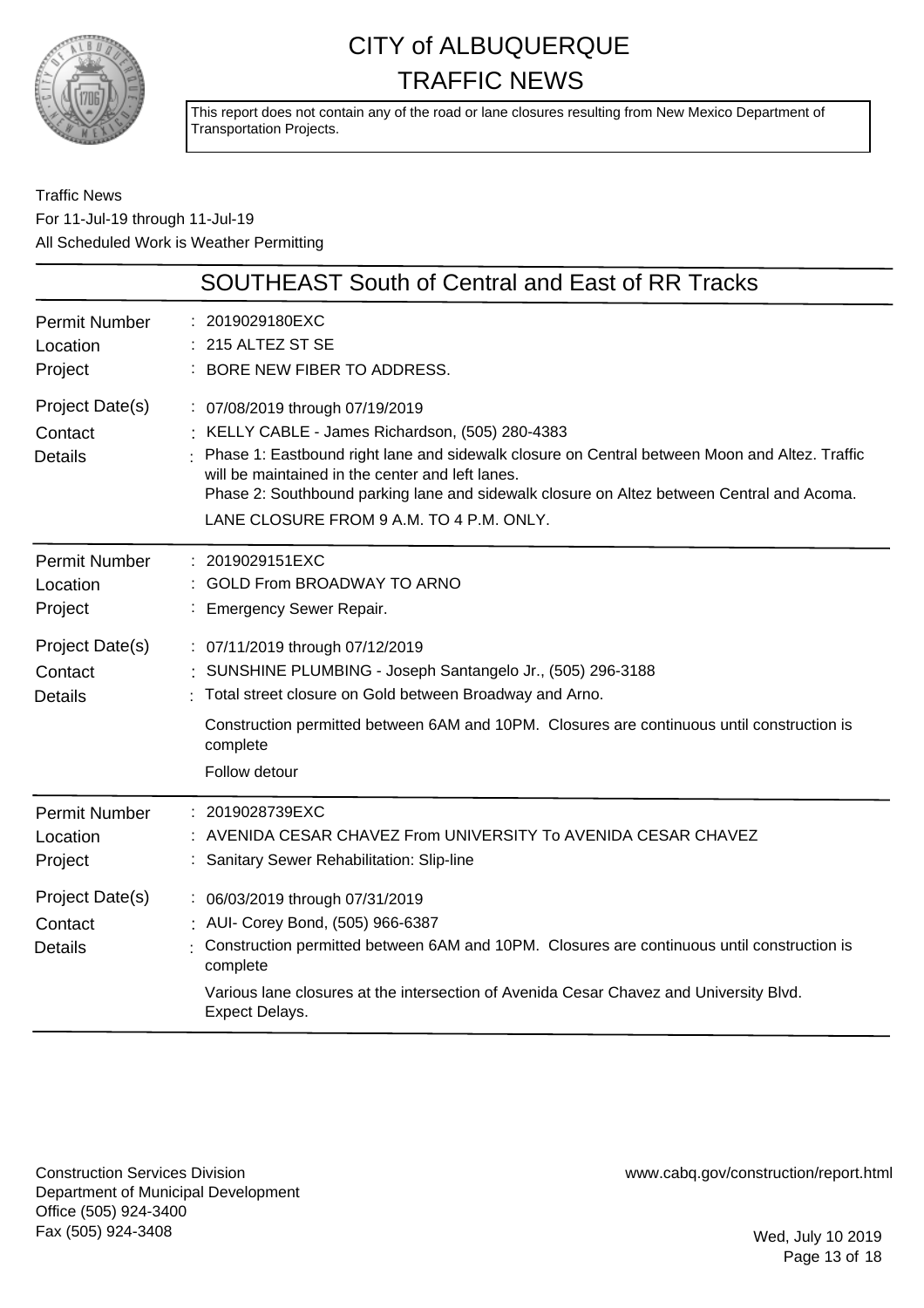

This report does not contain any of the road or lane closures resulting from New Mexico Department of Transportation Projects.

Traffic News For 11-Jul-19 through 11-Jul-19 All Scheduled Work is Weather Permitting

| SOUTHEAST South of Central and East of RR Tracks                                            |                                                                                                                                                                                                                                                                                                                                                                                                                                                                                                                                                      |  |
|---------------------------------------------------------------------------------------------|------------------------------------------------------------------------------------------------------------------------------------------------------------------------------------------------------------------------------------------------------------------------------------------------------------------------------------------------------------------------------------------------------------------------------------------------------------------------------------------------------------------------------------------------------|--|
| <b>Permit Number</b><br>Location<br>Project                                                 | : 2019029483EXC<br><b>CENTRAL and TRAMWAY</b><br>Dig Up Valve and repair operating nut                                                                                                                                                                                                                                                                                                                                                                                                                                                               |  |
| Project Date(s)<br>Contact<br><b>Details</b>                                                | : 07/09/2019 through 07/24/2019<br>ABCWUA - Conrad Ayon, (505) 917-3093<br>Northbound right lane closure on Tramway between Wenonah and Central. Traffic will be<br>maintained in the left lane.<br>Eastbound outside right turn lane closure on Central west of Tramway. Traffic will be maintained<br>in the left turn lane.<br>Westbound right lane closure on Central east of Tramway. Traffic will be maintained in the left<br>lane.<br>Construction permitted between 6AM and 10PM. Closures are continuous until construction is<br>complete |  |
| <b>Permit Number</b><br>Location<br>Project<br>Project Date(s)<br>Contact<br><b>Details</b> | : 2019029203EXC<br>: 2820 CENTRAL AVE SE<br>: Remove 2 Decorative Light Pole, demo concrete and relocate light fixtures 10 feet away from<br>former location.<br>: 07/01/2019 through 07/26/2019<br>: B & D- Felipe Varela, (505) 299-4464<br>: Eastbound sidewalk closure on Central west of Girard.<br>LANE CLOSURE FROM 9 A.M. TO 4 P.M. ONLY.                                                                                                                                                                                                    |  |
| <b>Permit Number</b><br>Location<br>Project<br>Project Date(s)<br>Contact<br><b>Details</b> | : 2019028968EXC<br>: CENTRAL From CONCHAS To EUBANK<br>: Repair Street Light Circuit - Directional Bore, Install Pull Boxes.<br>: 06/17/2019 through 07/12/2019<br>: BIXBY- Chris Perez, (505) 366-4660<br>Phase 1: Total closure on Central using Truck Mounted Arrowboard Mobile operation between<br>Conchas and Espejo.<br>Phase 2: Eastbound and Westbound right lane and sidewalk closures between Altez and<br>Glorieta.<br>Closure on both sides of the street simultaneously not permitted.                                                 |  |
|                                                                                             | Construction permitted between 6AM and 10PM. Closures are continuous until construction is<br>complete                                                                                                                                                                                                                                                                                                                                                                                                                                               |  |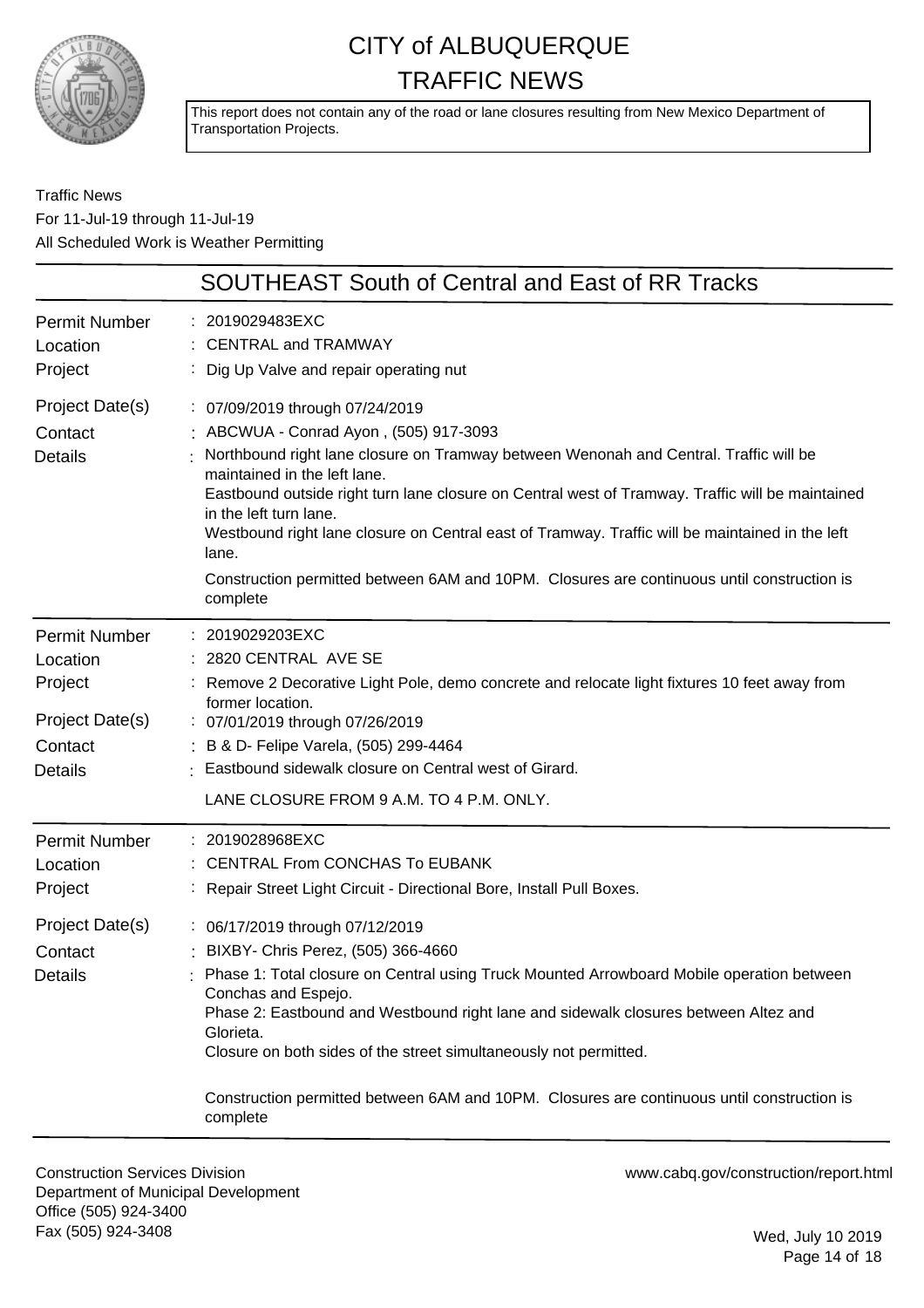

This report does not contain any of the road or lane closures resulting from New Mexico Department of Transportation Projects.

### Traffic News For 11-Jul-19 through 11-Jul-19 All Scheduled Work is Weather Permitting

|                                              | SOUTHEAST South of Central and East of RR Tracks                                                                                                                                                                                                                                                                                                                                                                                                                                                      |
|----------------------------------------------|-------------------------------------------------------------------------------------------------------------------------------------------------------------------------------------------------------------------------------------------------------------------------------------------------------------------------------------------------------------------------------------------------------------------------------------------------------------------------------------------------------|
| <b>Permit Number</b><br>Location<br>Project  | 2019029473EXC<br>3901 LEAD AVE SE<br>ABCWUA-WTRLN-WO#545174-SETTLEMENT.                                                                                                                                                                                                                                                                                                                                                                                                                               |
| Project Date(s)<br>Contact<br><b>Details</b> | : 07/08/2019 through 07/15/2019<br>: ABCWUA - Robert Santillanes, (505) 289-3548<br>Emergency utility work. Various lanes closed and potential sidewalk closures. Seek alternate<br>route.<br>Southbound lane closure on Morningside north of Lead.<br>Construction permitted between 6AM and 10PM. Closures are continuous until construction is<br>complete                                                                                                                                         |
| <b>Permit Number</b><br>Location<br>Project  | : 2019028751EXC<br>RANDOLPH and UNIVERSITY SE<br>: Road Construction, Electrical, Curb, Sidewalk and Paving.                                                                                                                                                                                                                                                                                                                                                                                          |
| Project Date(s)<br>Contact<br><b>Details</b> | : 06/03/2019 through 07/30/2019<br>: ALB. ASPHALT - Fred Arellano, (505) 831-7311<br>: Westbound/Southbound total closure on Randolph with westbound/southbound traffic being<br>maintained in the center of the road between Randolph Ct. and Flightway.<br>Construction permitted between 6AM and 10PM. Closures are continuous until construction is<br>complete<br>Southbound right lane closure on University between Randolph Ct. and Access Rd. to Car<br>Rentals. Two way traffic maintained. |
| <b>Permit Number</b><br>Location<br>Project  | 2019029343EXC<br>UNIVERSITY and GIBSON SE<br>: Install New Signal Equipment.                                                                                                                                                                                                                                                                                                                                                                                                                          |
| Project Date(s)<br>Contact<br><b>Details</b> | : 07/08/2019 through 07/12/2019<br>MWI- Christina J. Mahboub, (505) 508-0744<br>Northbound left lane closure on University north of Gibson.<br>Southbound left turn lane closure on University north of Gibson.<br>Construction permitted between 6AM and 10PM. Closures are continuous until construction is<br>complete<br>Emergency utility work. Various lanes closed and potential sidewalk closures. Seek alternate<br>route.                                                                   |

Construction Services Division Department of Municipal Development Office (505) 924-3400 Fax (505) 924-3408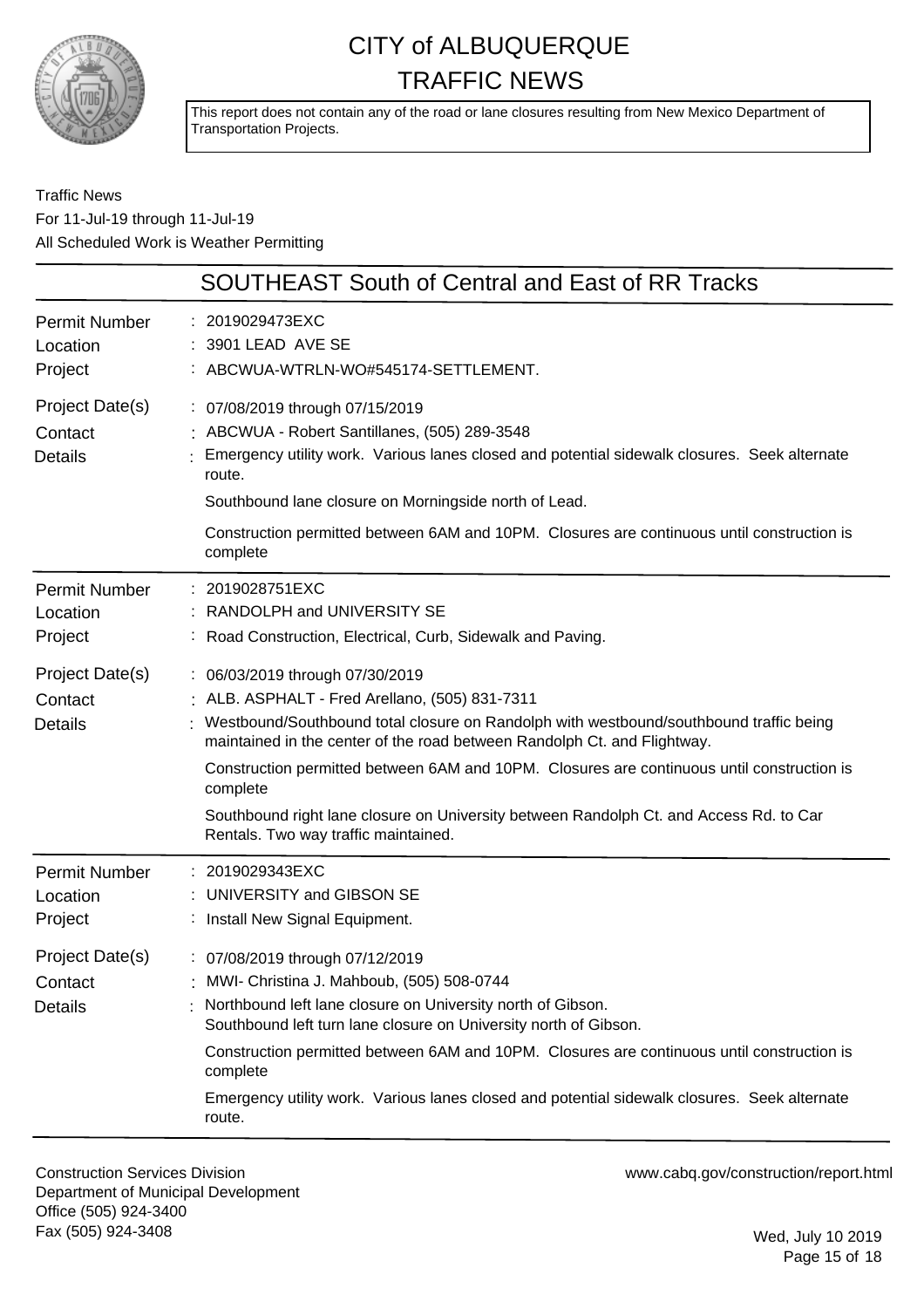

This report does not contain any of the road or lane closures resulting from New Mexico Department of Transportation Projects.

Traffic News For 11-Jul-19 through 11-Jul-19 All Scheduled Work is Weather Permitting

|                                              | <b>SOUTHEAST South of Central and East of RR Tracks</b>                                                                                                                                                                                                                                                                                                                                                                                                                                                                                                                                                  |
|----------------------------------------------|----------------------------------------------------------------------------------------------------------------------------------------------------------------------------------------------------------------------------------------------------------------------------------------------------------------------------------------------------------------------------------------------------------------------------------------------------------------------------------------------------------------------------------------------------------------------------------------------------------|
| <b>Permit Number</b><br>Location<br>Project  | : 2019029338EXC<br>: YALE From ROSS To BUENA VISTA<br>: Bore for Placement of Fiber.                                                                                                                                                                                                                                                                                                                                                                                                                                                                                                                     |
| Project Date(s)<br>Contact<br><b>Details</b> | : 07/08/2019 through 07/12/2019<br>: VOLT INC- Danny Padilla, (505) 573-4954<br>: Southbound left lane closure on lane at its intersection with Ross using Truck Mounted Arrow<br>Board Mobile operation to maintain traffic.<br>-Northbound right lane and sidewalk closure on Yale between Ross and St. Cyr.<br>-Eastbound sidewalk closure only on Ross between Buena Vista and Yale.<br>-Southbound sidewalk closure only on Buena Vista between Sunshine Terrace and Ross.<br>LANE CLOSURE FROM 6 A.M. to 10 P.M. ONLY ON BUENA VISTA AND ROSS.<br>LANE CLOSURE FROM 9 A.M. TO 4 P.M. ONLY ON YALE. |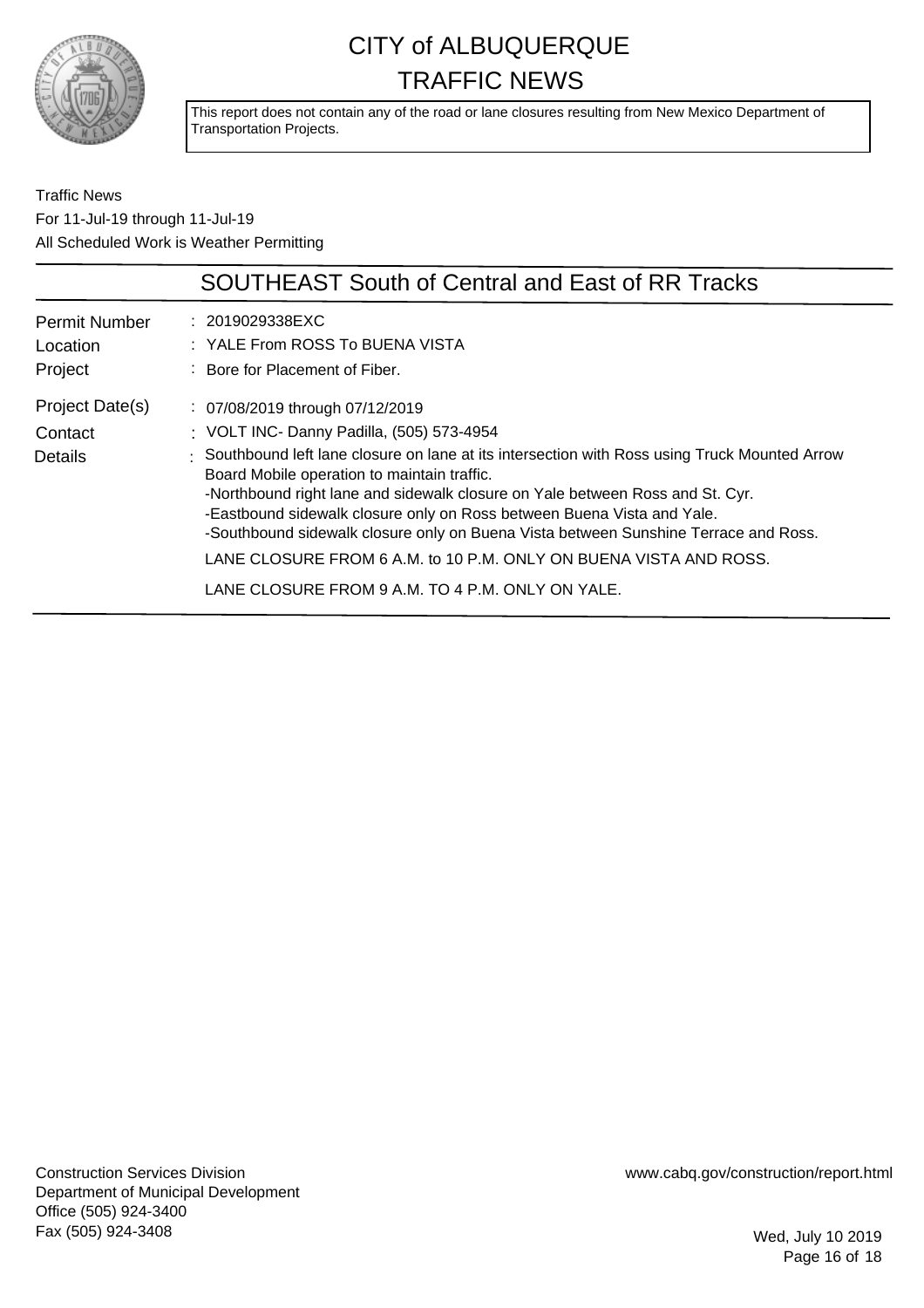

This report does not contain any of the road or lane closures resulting from New Mexico Department of Transportation Projects.

### Traffic News For 11-Jul-19 through 11-Jul-19 All Scheduled Work is Weather Permitting

|                                              | <b>SOUTHWEST South of Central and West of RR Tracks</b>                                                                                                                                                                                                                                                                                                                                                                                                                    |
|----------------------------------------------|----------------------------------------------------------------------------------------------------------------------------------------------------------------------------------------------------------------------------------------------------------------------------------------------------------------------------------------------------------------------------------------------------------------------------------------------------------------------------|
| <b>Permit Number</b><br>Location<br>Project  | : 2019028958EXC<br>: BRIDGE 8418, WB BRIDGE OVER RIO GRANDE<br>: Epoxy Overlay.                                                                                                                                                                                                                                                                                                                                                                                            |
| Project Date(s)<br>Contact<br><b>Details</b> | : 06/17/2019 through 07/12/2019<br>: HASSE CONTRACTING- Stacie Sosa, (505) 250-8922<br>Phase 1: Westbound right lane and sidewalk closure on Bridge between 8th St. and La Vega.<br>Traffic will be maintained in the left lane.<br>Phase 2: Westbound left lane closure on Bridge between 8th St. and La vega. Traffic will be<br>maintained in the right lane.<br>Construction permitted between 6AM and 10PM. Closures are continuous until construction is<br>complete |
| <b>Permit Number</b><br>Location<br>Project  | : 2019027863SU<br>CENTRAL From BROADWAY To CENTRAL<br>: Closure for material loading.                                                                                                                                                                                                                                                                                                                                                                                      |
| Project Date(s)<br>Contact<br><b>Details</b> | : 04/22/2019 through 05/18/2020<br>: KASSAM CONST. - Matt Ferreira, (505) 415-4568<br>: Southbound parking lane and sidewalk closure on Broadway Blvd between Central Ave and<br>Gold Ave. No impact to southbound traffic.<br>Closure is continuous until construction is complete.                                                                                                                                                                                       |
| <b>Permit Number</b><br>Location<br>Project  | : 2019029268EXC<br>1716 CENTRAL AVE SW<br>: SHOULDER AND SIDEWALK CLOSURE ON LAGUNA BLVD FOR PIPE THEU GUTTER.                                                                                                                                                                                                                                                                                                                                                             |
| Project Date(s)<br>Contact<br><b>Details</b> | : 07/10/2019 through 07/11/2019<br>: SUNSHINE PLUMBING - Joseph Santangelo Jr., (505) 296-3188<br>: Southbound bike lane and sidewalk closure on Laguna south of Central.<br>LANE CLOSURE FROM 9 A.M. TO 4 P.M. ONLY.                                                                                                                                                                                                                                                      |